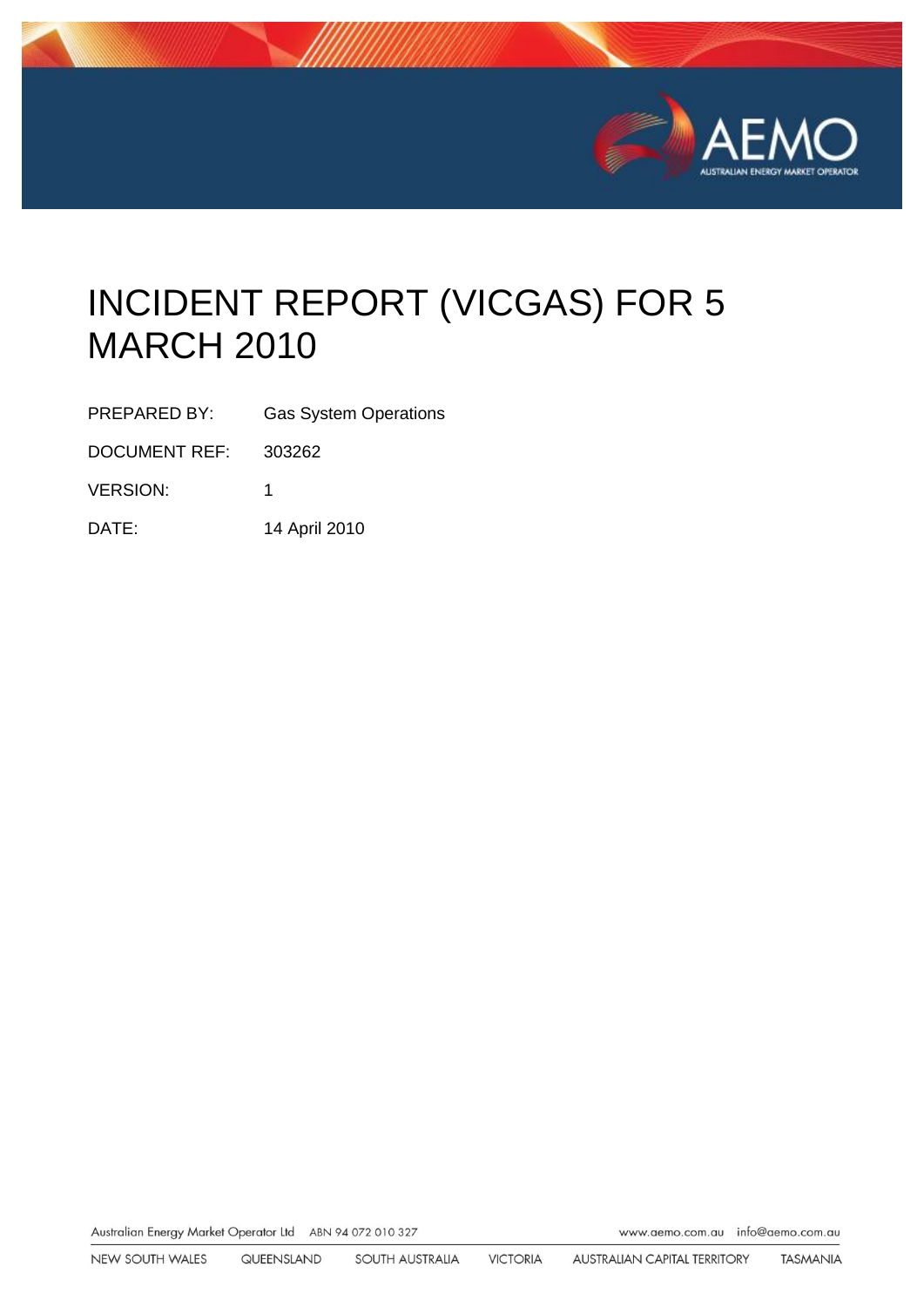

# Contents

| 1 <sup>1</sup> |                                                                     |  |
|----------------|---------------------------------------------------------------------|--|
| 1.1            |                                                                     |  |
| 2              |                                                                     |  |
| $\overline{3}$ |                                                                     |  |
| 3.1            | Should AEMO have administered the price for the D+1 schedule?  4    |  |
| 3.2            | Should AEMO have administered the price for the 10 am D schedule? 4 |  |
| $\overline{4}$ |                                                                     |  |
| 5              |                                                                     |  |
| 5.1            |                                                                     |  |
| 5.1.1<br>5.1.2 |                                                                     |  |
| 5.2            |                                                                     |  |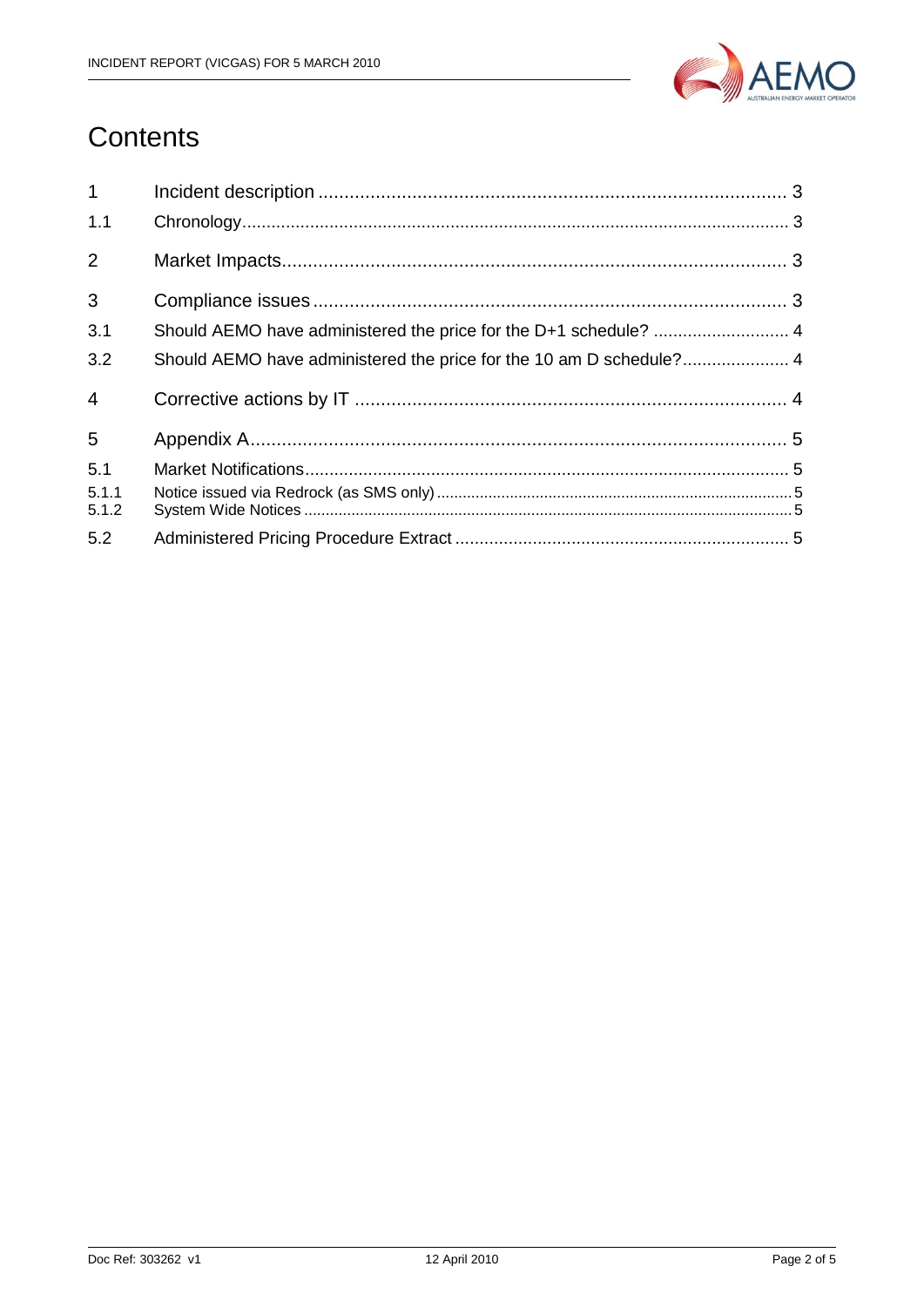

# <span id="page-2-0"></span>**1 Incident description**

On 5 March 2010, AEMO did not publish an operating schedule and pricing schedule for the next gas day by 8:00 am AEST as required by Rule 215(3)(b)(i) of the National Gas Rules (NGR) due to an IT systems failure.

The IT systems failure consisted of the failure of the production server (used by the scheduling applications) which prevented:

- schedules being produced by AEMO; and  $\bullet$
- Market Participants submitting any data to AEMO systems.  $\bullet$

The root cause of the IT systems failure has been attributed to server memory leakage.

#### <span id="page-2-1"></span>**1.1 Chronology**

6:47 am AEST – Monitoring service detected failure of the production server. IT support staff were subsequently notified and began investigating.

7:55 am AEST – the market was notified via SMS only (using a backup system) that the publication of the day ahead (D+1) schedule would be delayed due to IT difficulties.

8:00 am AEST – IT support staff began activation of the Disaster Recovery (DR) scheduling server.

8:40 am AEST – the market was notified via a System Wide Notice (and SMS) that the WEX was still not available.

8:59 am AEST – DR IT systems were fully operational.

9:29 am AEST – the market was notified via a System Wide Notice (and SMS) that the WEX was now available.

10:01 am AEST – the market was notified via a System Wide Notice (and SMS) that the day ahead (D+1) schedule was available.

### <span id="page-2-2"></span>**2 Market impacts**

Market Participants were not able to submit data to AEMO market systems from approximately 6:47 am AEST to 8:59 am AEST. The 10:00 am current day and day ahead (D+1) schedules were run using participant data that had been successfully submitted before the outage. Participant access to any existing reports on the Market information Bulletin Board (MIBB) was not affected.

AEMO published the day ahead (D+1) schedule approximately 2 hours late. The D+1 schedule was run at the earliest opportunity after systems were available and the 10:00 am current day (D) schedule had been published. There were no impacts on AEMO's ability to run current gas day schedules.

#### <span id="page-2-3"></span>**3 Compliance issues**

AEMO, by publishing the market price 2 hours late, did not comply with the requirement to publish an operating schedule and pricing schedule for the next gas day by 8:00 am AEST as required by Rule 215(3)(b)(i) of the National Gas Rules (NGR).

AEMO complied with the requirements in the Gas Scheduling Procedures to notify the market of the abnormal event and its resolution.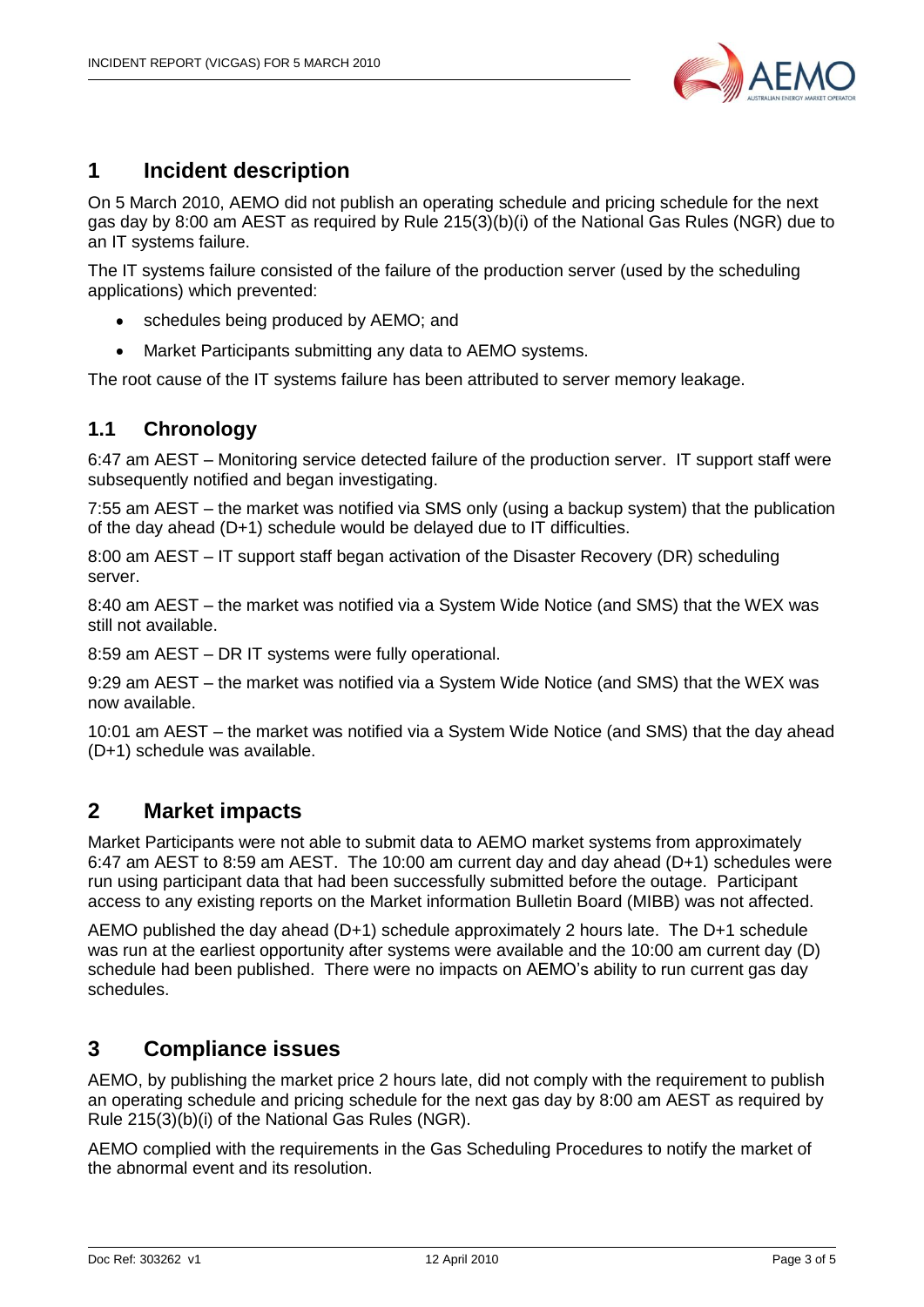

AEMO complied with the requirements to run the 10:00 am D and D+1 operating and pricing schedules using the most recent Market Participant data successfully submitted before the outage as per Rule 215(1)(a) and Rule 221(3)(a).

AEMO did not consider it was required to administer the price and declare an administered price period on the  $5<sup>th</sup>$  March 2010 for the  $6<sup>th</sup>$  March 2010 gas day as a result of the late publication of the schedules and market price.

#### <span id="page-3-0"></span>**3.1 Should AEMO have administered the price for the D+1 schedule?**

The Gas Scheduling Procedures contemplate actions to be taken by AEMO in the event that it is unable to produce pricing and operational schedules<sup>1</sup> due to an IT systems failure. However, these actions are specifically intended to apply to current gas day schedules especially in the context of declaring an administered price period or intervening in the market.

The purpose of administering the market price is to mitigate trading risk for market participants arising from abnormal events in the market. It follows that administering the market price for a future gas day would serve no purpose since:

- Settlements is based on market price, scheduled quantities and allocations that last applied on a gas day (i.e. these are the last approved schedules and market prices for each scheduling horizon and the latest allocations for the gas day); and
- $\bullet$ A future gas day's schedules have no impact on settlements for a gas day unless, in the case of an IT systems failure, they are the most recently approved schedules and are required to be re-approved as the schedules for the current gas day (e.g. in the case where a 6:00 am current gas day schedule could not be produced, the 12:00 am D+1 schedule would be re-approved as it's substitute and the market price administered).

It is recommended that the Gas Scheduling Procedures and/or the Administered Pricing Procedure be amended to remove any ambiguity in regard to not administering the price for future gas days.

#### <span id="page-3-1"></span>**3.2 Should AEMO have administered the price for the 10:00 am D schedule?**

The Gas Scheduling Procedures (which have been developed in consultation with participants) do not contemplate any action to be taken by AEMO if the only issue affecting Market Participants is their inability to submit data to AEMO market systems. As AEMO was able to produce pricing and operational schedules which did not meet the criteria for scheduling in abnormal conditions (as per Section 7.5 of the Gas Scheduling Procedures) the price was not administered.

# <span id="page-3-2"></span>**4 Corrective actions by IT**

In order to minimise the likelihood of a reoccurrence of the server failure, IT administrative processes are being reviewed.

<sup>-</sup>Condition 2 in Section 7.5.4 of the Gas Scheduling Procedures (Version 5.1).